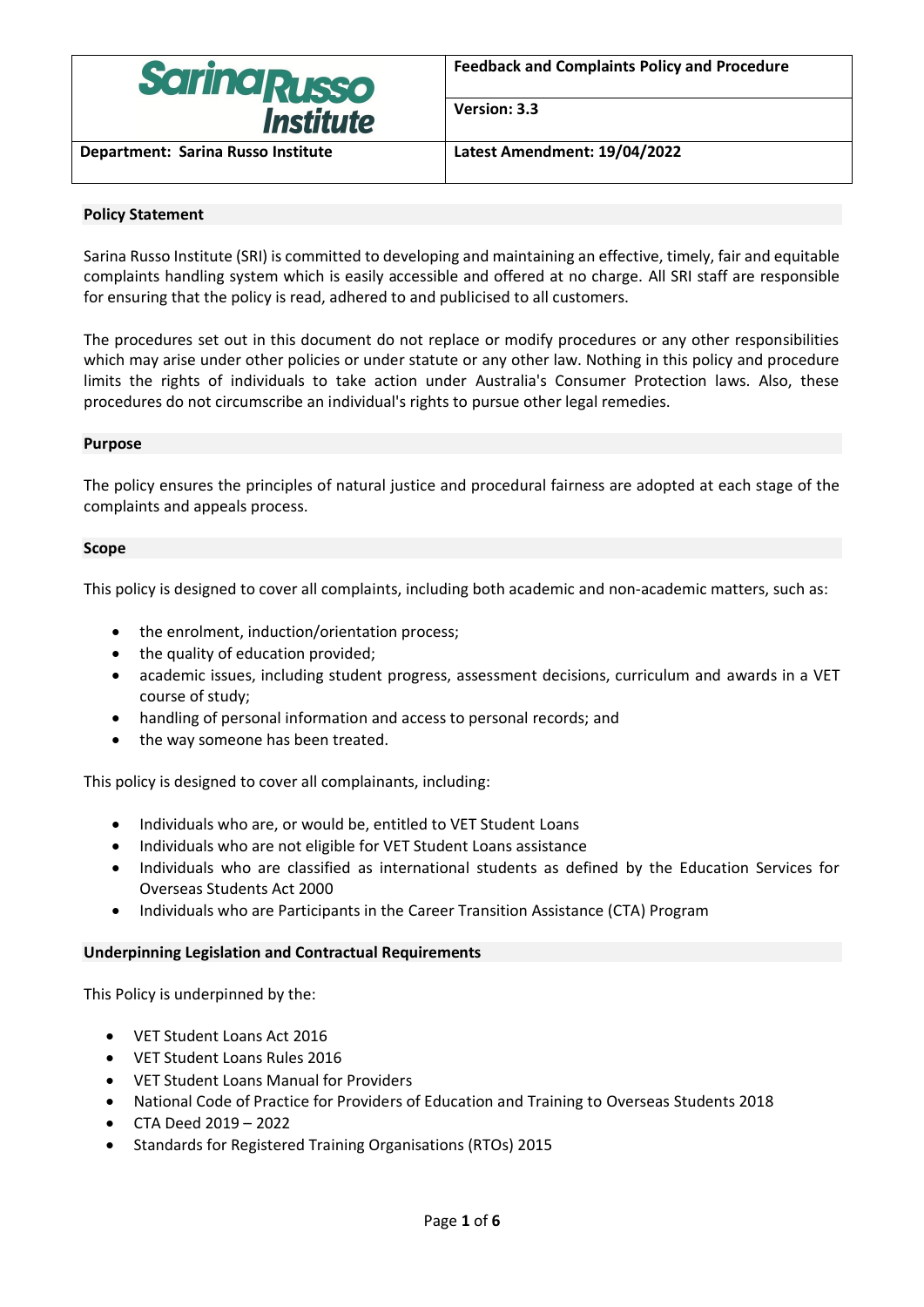

**Version: 3.3**

**Department: Sarina Russo Institute Latest Amendment: 19/04/2022**

## **Definitions**

CTA (Career Transition Assistance) means the component of the Australian Government's Mature Age Employment Package intended to provide mature age job seekers with targeted assistance to assess their current skills, explore suitable occupations, research local labour markets and refresh or build on their IT skills.

## **Policy**

- **1.** In the process of administering a feedback and complaints procedure, SRI will ensure that:
	- a. the complainant and any respondent will not be victimised or discriminated against;
	- b. the complainant has an opportunity to formally present their case and each party to a complaint may be accompanied and assisted by a support person at any relevant meetings;
	- c. complaints and requests for appeal are acknowledged in writing or by electronic means as soon as practicable;
	- d. the assessment of the complaint or appeal will be conducted in a professional, fair and transparent manner;
	- e. a full explanation in writing for decisions and actions taken as part of the process will be provided if so requested by the complainant or a respondent;
	- f. where the internal or external complaints handling or appeal process results in a decision that supports the complainant, SRI will immediately implement any decision and/or corrective and preventative action required and advise the complainant of the outcome;
	- g. there is no cost to the complainant to utilise this complaints procedure when lodged internally or externally;
	- h. complaints are resolved in a timely manner;
	- i. if more than 60 days are required to process and finalise the complaint or appeal, SRI will inform the complainant or appellant in writing including reasons why more than 60 calendar days are required and will regularly update the complainant or appellant of the progress of the matter;
	- j. parties who have utilised the complaints procedure are entitled to access records SRI has retained during that process. These records are otherwise kept confidential;
	- k. each party to the complaint has the right to be accompanied by a support person of their choosing at any stage, at that party's cost;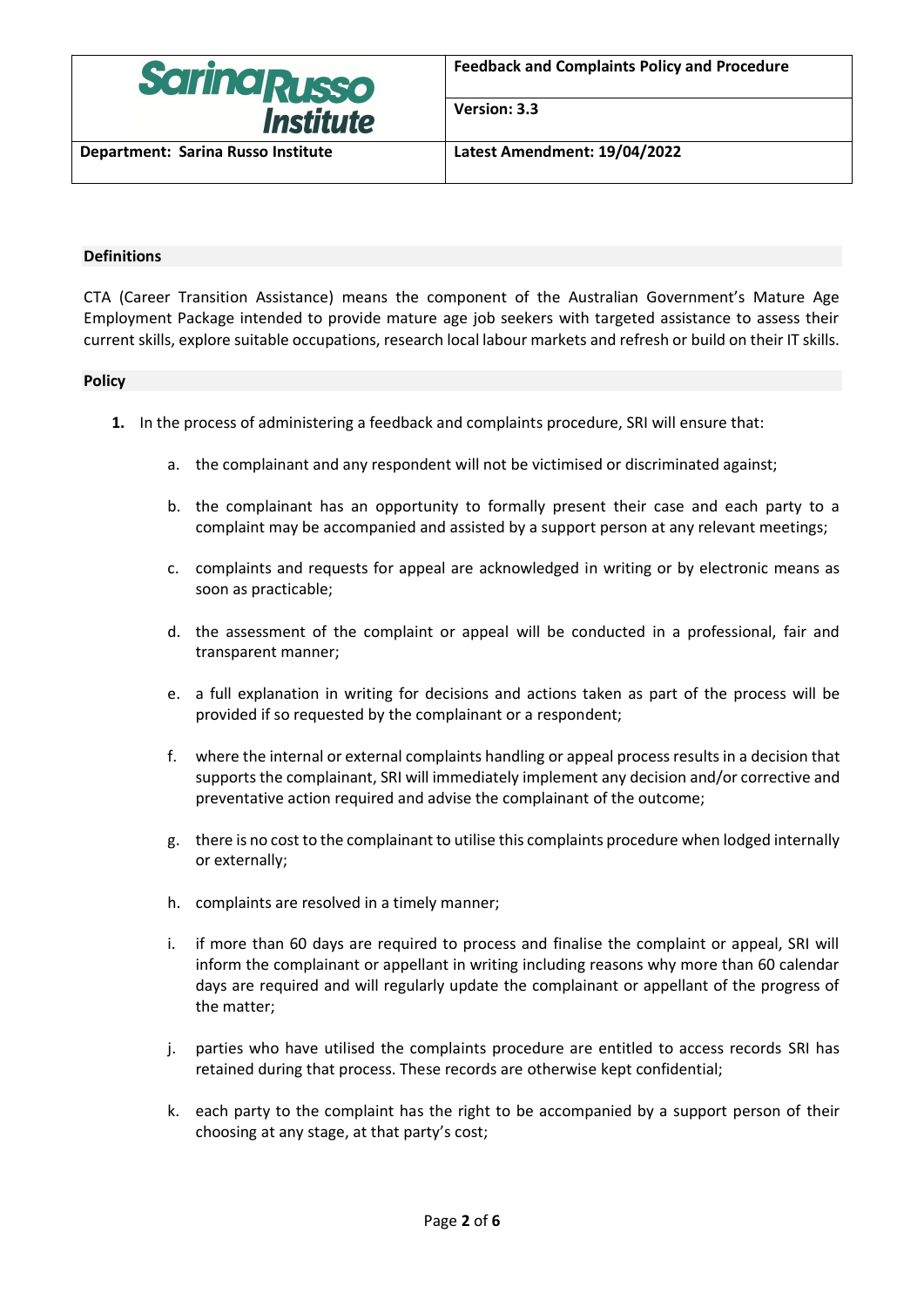

**Version: 3.3**

**Department: Sarina Russo Institute Latest Amendment: 19/04/2022**

- l. where a current student chooses to access this policy and procedure, SRI will maintain that person's enrolment while the complaints handling process is ongoing;
- m. a written record of all complaints handled under this procedure and their outcomes shall be maintained for a period of at least five years to allow all parties to the complaint appropriate access to these records, upon written request to the RTO Director;
- n. all records relating to complaints will be treated as confidential and will be covered by SRI's Privacy and Personal Information Procedures.
- **2.** For individuals who are classified as international students, in addition to the above, the following will also apply:
	- a. SRI will respond to any complaint or appeal the overseas student makes regarding his or her dealings with SRI, or SRI's Education Agents, or any related party that SRI has an arrangement with to deliver the overseas student's course or related services.
	- b. SRI will commence assessment of the complaint or appeal within 10 working days of it being made and finalise the outcome as soon as practicable.
	- c. SRI will ensure the overseas student is given a written statement of the outcome of the internal appeal, including detailed reasons for the outcome.
	- d. If the overseas student is not successful in SRI's internal complaints handling and appeals process, then SRI must advise the overseas student within 10 working days of concluding the internal review of the overseas student's right to access an external complaint handling and appeals process at minimal or no cost. SRI must give the overseas student the contact details of the appropriate complaints handling and external appeals body.
	- e. If the internal or any external complaints handling or appeal process results in a decision or recommendation in favour of the overseas student, SRI must immediately implement the decision or recommendation and/or take the preventive or corrective action required by the decision and advise the overseas student of that action.
- **3.** For CTA Participants, participants may also make a complaint directly to the Department's National Customer Service Line.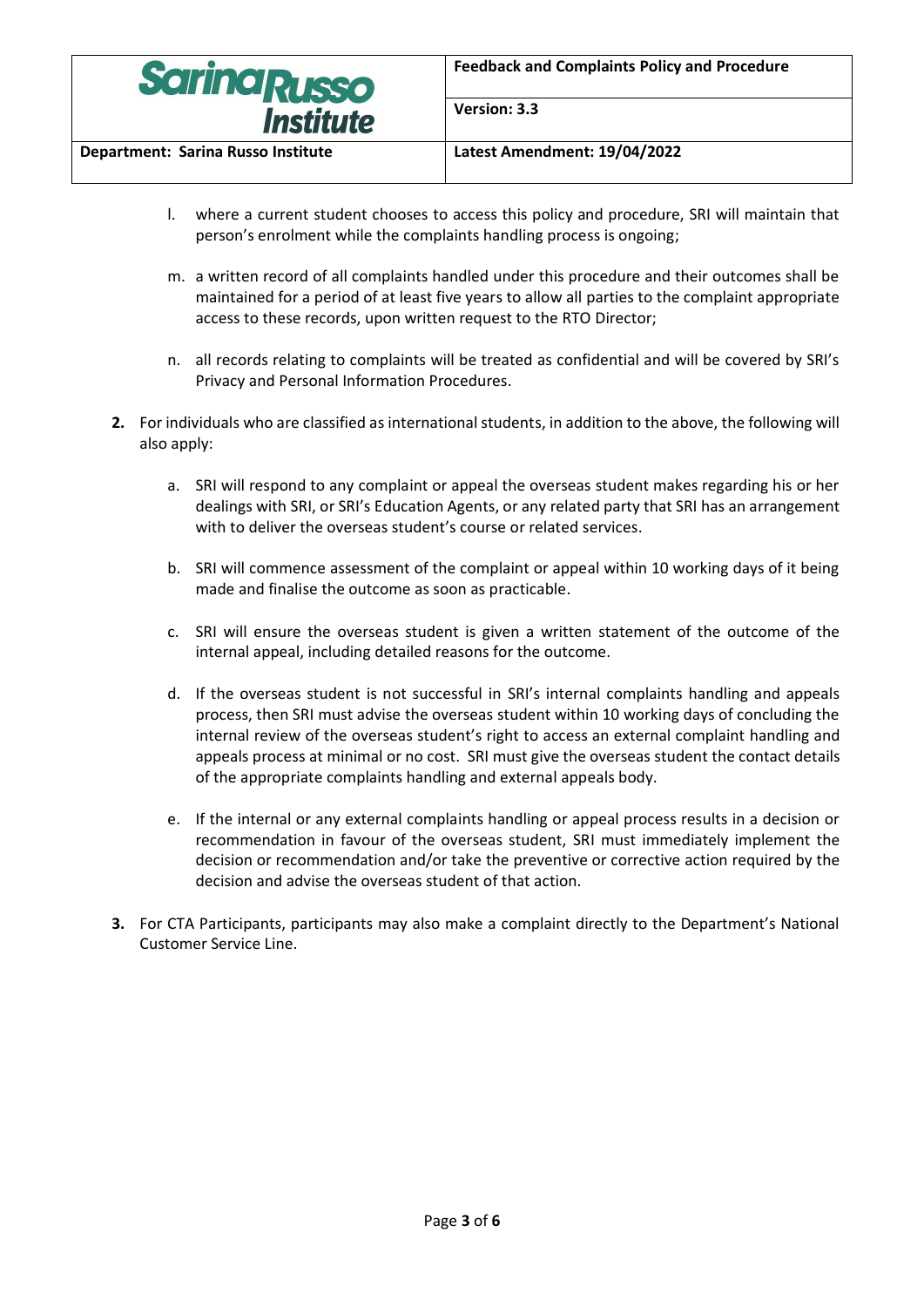

**Version: 3.3**

## **Procedure**

| <b>Step</b>    | <b>Action</b>                                                                                                                                                                                                                                                                                                                                                                                                                                                                                                                                                                |
|----------------|------------------------------------------------------------------------------------------------------------------------------------------------------------------------------------------------------------------------------------------------------------------------------------------------------------------------------------------------------------------------------------------------------------------------------------------------------------------------------------------------------------------------------------------------------------------------------|
| $\mathbf{1}$   | <b>Informal Complaint is received by SRI</b>                                                                                                                                                                                                                                                                                                                                                                                                                                                                                                                                 |
|                | Complainants are encouraged, wherever possible, to resolve concerns or difficulties informally with<br>the person(s) concerned. Staff are available to assist with the resolution of issues at this level.<br>Complainants are encouraged to speak to staff members including their Teacher/Trainer, Student<br>Services, Administration, Academic Counsellor, the nominated Senior Manager for the relevant<br>program area, or their CTA Career Coach.<br>If complaint is not resolved informally, proceed to Step 2.<br>If complaint is resolved informally, END PROCESS. |
| $\overline{2}$ | A Formal Complaint is lodged with SRI                                                                                                                                                                                                                                                                                                                                                                                                                                                                                                                                        |
|                | A Formal Complaint may be lodged in a number of ways, including:                                                                                                                                                                                                                                                                                                                                                                                                                                                                                                             |
|                | By phone - 1800 078 776<br>By email $-$                                                                                                                                                                                                                                                                                                                                                                                                                                                                                                                                      |
|                | VET@sri.edu.au; or<br>$\circ$                                                                                                                                                                                                                                                                                                                                                                                                                                                                                                                                                |
|                | english@sri.edu.au for SRI English students<br>$\circ$                                                                                                                                                                                                                                                                                                                                                                                                                                                                                                                       |
|                | By letter - using the below mail address:                                                                                                                                                                                                                                                                                                                                                                                                                                                                                                                                    |
|                | Sarina Russo Institute<br><b>RTO Director</b><br>349 Queen Street                                                                                                                                                                                                                                                                                                                                                                                                                                                                                                            |
|                | Brisbane QLD 4000                                                                                                                                                                                                                                                                                                                                                                                                                                                                                                                                                            |
|                | Receipt of the complaint will be acknowledged in writing within five working days. The complaints<br>handling process will commence within ten working days of the receipt of the Formal Complaint.                                                                                                                                                                                                                                                                                                                                                                          |
|                | The relevant Admin Team will lodge the Formal Complaint in the Feedback Register and update with<br>the progress of the complaint as it progresses, including a statement of the outcome and reasons<br>for the outcome.                                                                                                                                                                                                                                                                                                                                                     |
|                | Where the feedback relates to CTA, the Admin Team will forward the complaint on to the CTA<br>Program Coordinator.                                                                                                                                                                                                                                                                                                                                                                                                                                                           |
|                | Proceed to Step 3.                                                                                                                                                                                                                                                                                                                                                                                                                                                                                                                                                           |
| 3              | Complaint investigated, and formal response provided                                                                                                                                                                                                                                                                                                                                                                                                                                                                                                                         |
|                | The RTO Director, or their nominee (who must be independent of the complaint), will then seek to<br>clarify the outcome that the complainant hopes to achieve.                                                                                                                                                                                                                                                                                                                                                                                                               |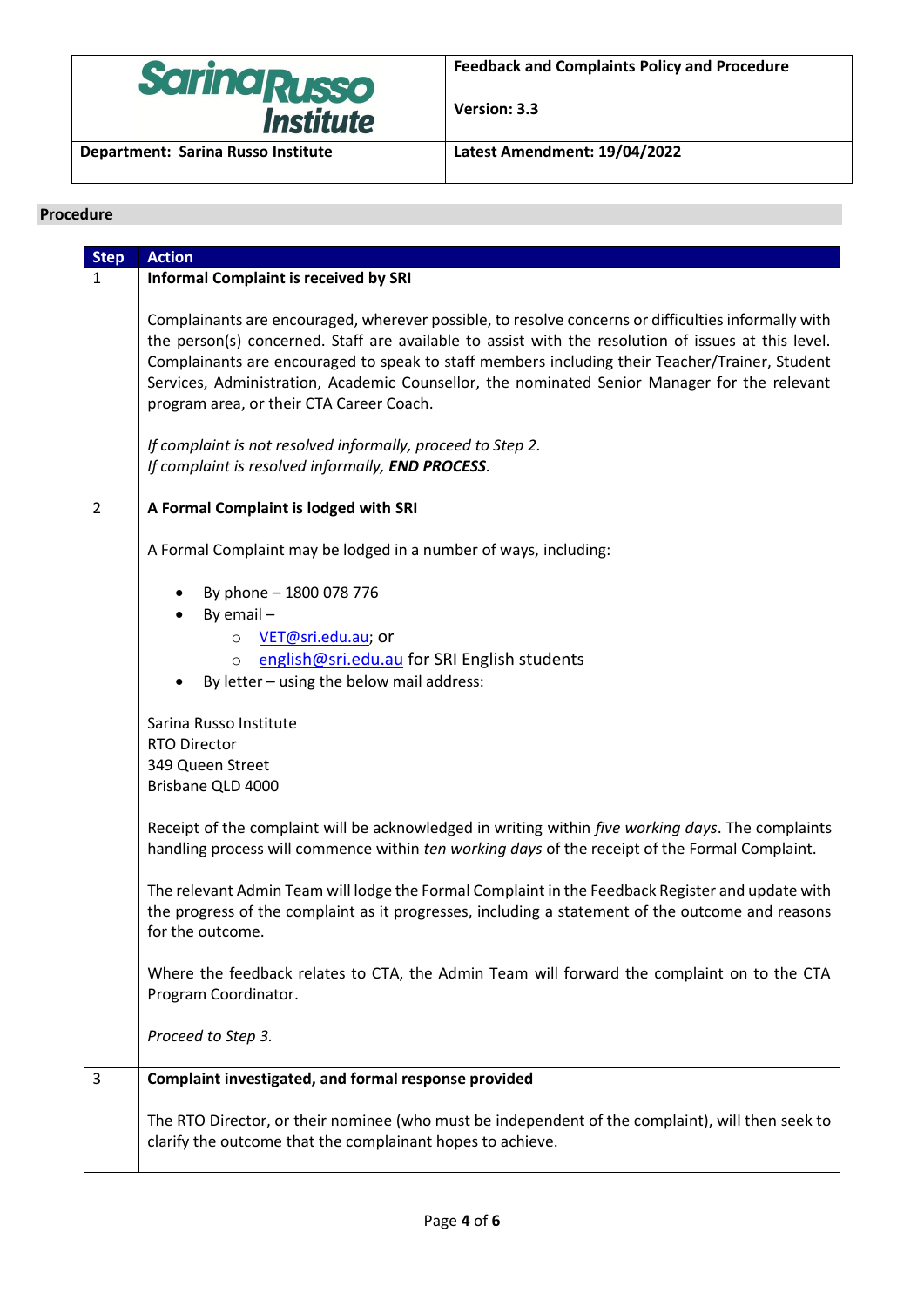

**Version: 3.3**

|   | Such clarification may be sought by written or verbal request or by a face-to-face interview with the<br>complainant. When such clarification occurs in a face-to-face interview, both the complainant and<br>any respondent may ask another person to accompany them (at the requesting party's cost).                                                                                                                                                                  |
|---|--------------------------------------------------------------------------------------------------------------------------------------------------------------------------------------------------------------------------------------------------------------------------------------------------------------------------------------------------------------------------------------------------------------------------------------------------------------------------|
|   | The RTO Director or their nominee will endeavour to resolve the complaint and will provide a<br>written report to the complainant within 20 working days of receipt of the complaint on the steps<br>taken to address the complaint and the reasons for the decision made.                                                                                                                                                                                               |
|   | The report will further advise the complainant of their right to access the internal appeals process<br>if they are not satisfied with the outcome of their formal complaint.                                                                                                                                                                                                                                                                                            |
|   | If complainant is dissatisfied with formal response, proceed to Step 4.<br>If complainant is satisfied with formal response, proceed to Step 7.                                                                                                                                                                                                                                                                                                                          |
| 4 | <b>Complainant lodges Internal Appeal</b>                                                                                                                                                                                                                                                                                                                                                                                                                                |
|   | If a complainant is dissatisfied with the outcome of their Formal Complaint, they may lodge an<br>appeal with the Education Group CEO (who is senior to the original decision maker) within 20<br>working days of receiving notification of the outcome of their formal complaint.                                                                                                                                                                                       |
|   | Appeals must be submitted in writing (including by email) and marked to the attention of the CEO<br>by the contact method provided in the initial response.                                                                                                                                                                                                                                                                                                              |
|   |                                                                                                                                                                                                                                                                                                                                                                                                                                                                          |
|   | Proceed to Step 5.                                                                                                                                                                                                                                                                                                                                                                                                                                                       |
| 5 | Appeal investigated, and formal response provided                                                                                                                                                                                                                                                                                                                                                                                                                        |
|   | The Education Group CEO will appoint an appropriate person or committee (who is independent<br>from the complaint) to consult with the complainant and other relevant parties within ten working<br>days.                                                                                                                                                                                                                                                                |
|   | Where possible such consultations should take the form of face-to-face interviews. Both the<br>complainant and any respondent may ask another person to accompany them to these interviews<br>(at the requesting party's cost).                                                                                                                                                                                                                                          |
|   | Following the consultation, the CEO, or their nominee, will provide a written report to the<br>complainant within 20 working days of receipt of the appeal, or 10 working days of its conclusion<br>(whichever is sooner) advising the further steps (if any) taken to address the complaint, the reasons<br>for the decision, and the complainants right to access the external appeals process if they are not<br>satisfied with the outcome of their internal appeal. |
|   | If complainant is dissatisfied with the formal response to their internal appeal, proceed to Step 6.<br>If complainant is satisfied with the formal response to their internal appeal, proceed to 7.                                                                                                                                                                                                                                                                     |